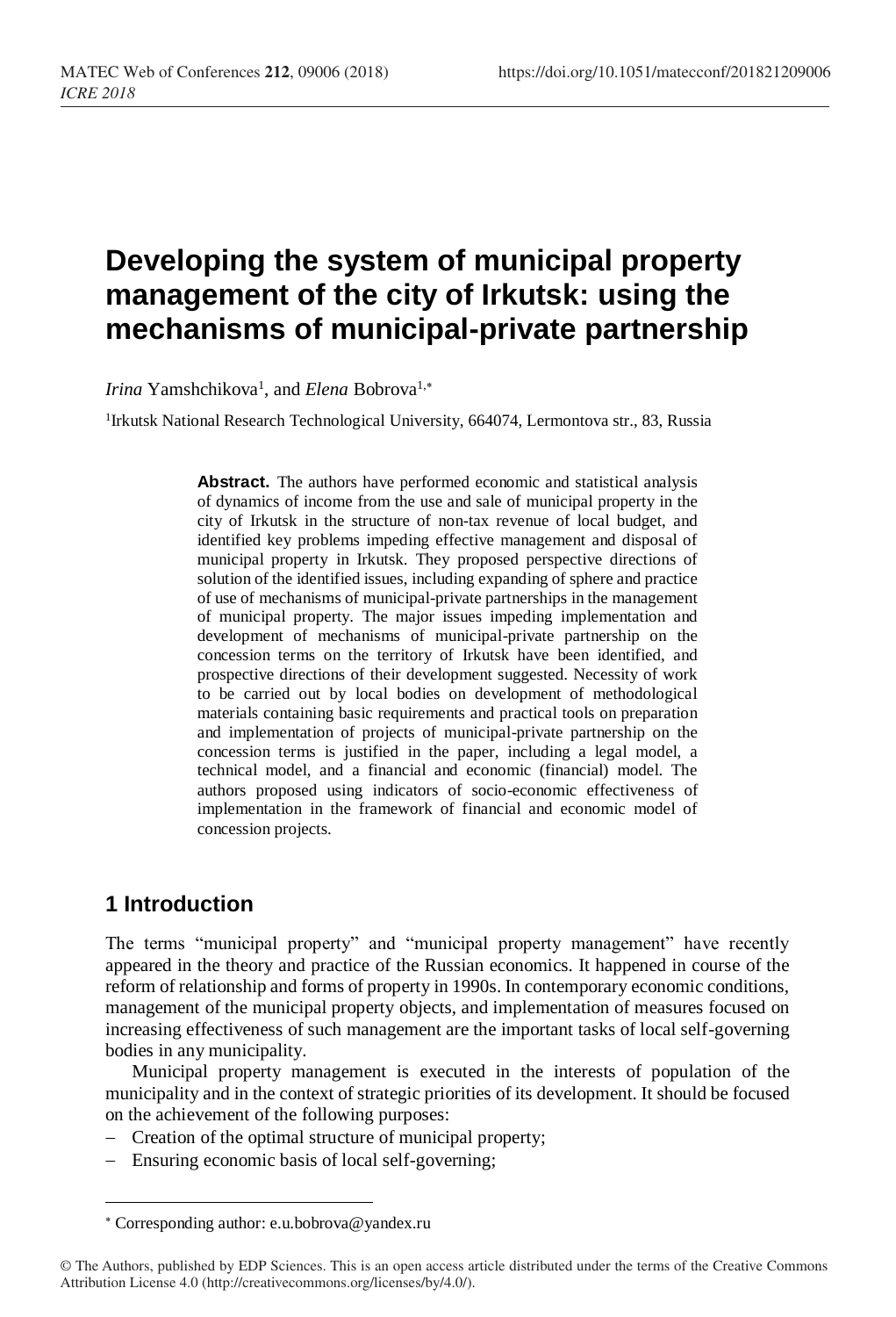− Creation of holistic and effective system of management of the municipal property objects;

− Increased revenues for the local budget;

− Increased competitiveness and investment attraction of the municipality providing attraction of investments into economics of the municipality, creation of additional workplaces, and development of the municipal infrastructure.

Effective municipal property management provides for high and sustainably increasing quality of life of the population in the municipality through maximum satisfaction of its interests and demands, and promotes creation of favorable social environment.

## **2 Materials and methods**

Performance reports data of the city of Irkutsk budget for 2010 – 2016 and information on performance of the city budget as on 01.01.2018 (for 2017) displayed on the official website of the Irkutsk municipality have become the basis for economic and statistical analysis of the dynamics of income from the use and sales of municipal property in the city of Irkutsk. The data collection has been done with the use of reporting and statistical methods.

Theoretical studies of the patterns of have been performed with the use of mathematical statistics. According to the data of the official website of the Irkutsk municipality and reports on the city budget performance, diagrams have been developed and approximated that reflected trends in change of revenues in the local budget. Polynomial approximation has been used for the analysis of data, which represented a set of alternately increasing and decreasing values.

#### **3 Results**

Ensuring effective use of municipal property and lands in the city of Irkutsk aimed at solving local issues is an important strategic purpose of the municipal policy in the city in the sphere of municipal property management. The achievement of this purpose is envisaged in the framework of implementation of the municipal program "Increasing quality of municipal property management in the city of Irkutsk, and land plots on the territory of the city of Irkutsk for 2013-2020" (the Program) [2].

In current circumstances, sustainability of economics of Irkutsk and opportunities for its stable development are determined by the level of development of the land and property relations. According to the Program, effective municipal property management includes the following:

− Provision for preservation, functioning and development of the municipal property objects;

− Utilization of all municipal property objects in the interests of the municipality and population of the city;

− Replenishment of the local budget revenues with the purpose of the most complete implementation of plans of development of municipal education and powers to address local issues.

Strict compliance of structure of municipal property to powers of local authorities and provision of effectiveness of the municipal property use with the optimal level of expenses for management are the basic principles of municipal property management. In this connection, a number of issues impeding effective management of the municipal property objects in the city of Irkutsk should be outlined:

− The presence in the municipal property of the city of Irkutsk the property that does not intend for solution of issues of local value, or not demanded by local administration bodies;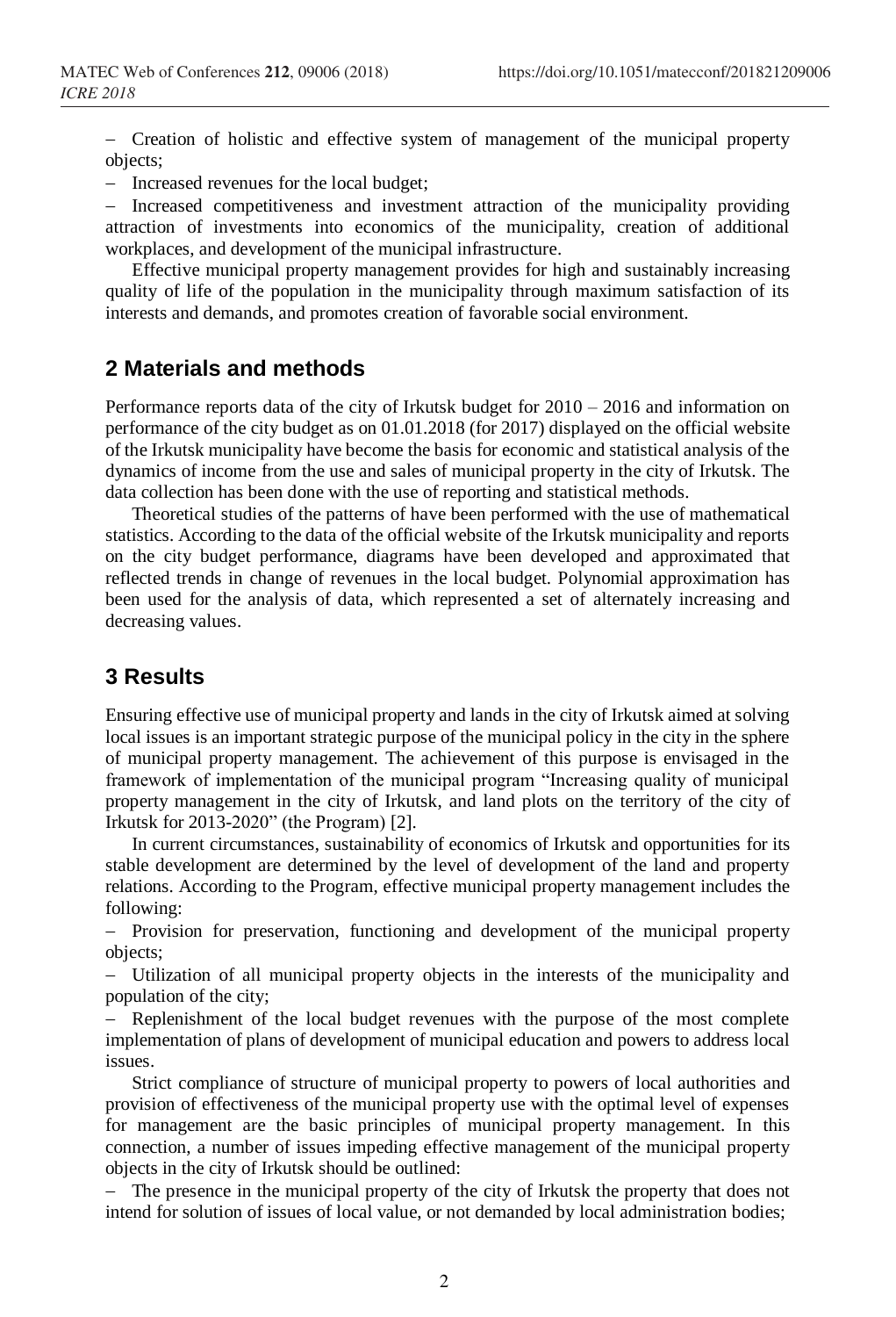− Insufficient level of provision of object of municipal property with actual technical documentation and title documents;

− The need to carry out works of identification, certification and subsequent registration of ownerless real estate (usually the objects on engineering infrastructure) to the municipal ownership;

− A threat of loss and destruction of the objects of municipal property due to a high degree of their depletion;

− Lack of demand for the municipal property objects on the real estate market due to their poor technical state, low level of consumer qualities, remote location from the central areas and highways of the city, and lack of technical opportunities to connect them to the engineering networks;

− Insufficient level of formation of the fund of municipal lands;

− Absence of timely implemented geodetic surveys and expertise of the actual use of lands by individuals and legal entities, and, as a consequence, insufficient evidentiary basis for the protection of property interests of the municipality in case of adjudication of disputes;

− Incomplete works on formation of land plots under municipal property, and a lack of monitoring system for the formed and allocated land plots;

For the solution of these issues, the Program envisaged implementation of the complex of measures in the framework of the three subprograms with different targets:

− «Improvement of management and the order of municipal property in the city of Irkutsk»;

− «Improvement of the efficiency of land use in Irkutsk»;

− «Capital repairs and reconstruction of the non-residential fund of municipal property».

As mentioned above, replenishment of the local budget revenues is one of the indicators of quality of the existing system of municipal property management. Let us consider the dynamics of income of the use and sales of municipal property in the city of Irkutsk in the structure of non-tax revenue of the local budget in 2010-2017 (Table 1).

| Year                            | Amounts of income, thousand<br>RUR/<br>Share in the total amount of non-<br>tax revenues, % | Growth rate to the<br>basic year,% | Growth rate to the<br>previous year, % |  |
|---------------------------------|---------------------------------------------------------------------------------------------|------------------------------------|----------------------------------------|--|
| 1. Non-tax revenues, including: |                                                                                             |                                    |                                        |  |
| 2010                            | 1 587 070,6                                                                                 | 100.0%                             |                                        |  |
|                                 | 100%                                                                                        |                                    |                                        |  |
| 2011                            | 1 699 859,5                                                                                 | 107.1%                             | 107.1%                                 |  |
|                                 | 100%                                                                                        | $(7.1\%)$                          | $(7.1\%)$                              |  |
| 2012                            | 1 495 773,2                                                                                 | 94.2%                              | 88.0%                                  |  |
|                                 | 100%                                                                                        | $(-5.8\%)$                         | $(-12.0\%)$                            |  |
| 2013                            | 1 644 776,2                                                                                 | 103.6%                             | 110.0%                                 |  |
|                                 | 100%                                                                                        | $(3.6\%)$                          | $(10.0\%)$                             |  |
| 2014                            | 1 847 677,1                                                                                 | 116.4%                             | 112.3%                                 |  |
|                                 | 100%                                                                                        | $(16.4\%)$                         | $(12.3\%)$                             |  |
| 2015                            | 1442 705,8                                                                                  | 90.9%                              | 78.1%                                  |  |
|                                 | 100%                                                                                        | $(-9.1\%)$                         | $(-21.9\%)$                            |  |
| 2016                            | 1 335 540,5                                                                                 | 84.2%                              | 92.6%                                  |  |
|                                 | 100%                                                                                        | $(-15.8\%)$                        | $(-7.4\%)$                             |  |
| 2017                            | 1 178 158,0                                                                                 | 74.2%                              | 88.2%                                  |  |
|                                 | 100%                                                                                        | $(-25.8\%)$                        | $(-11.8\%)$                            |  |

**Table 1** Income of the use and sales of municipal property in the city of Irkutsk in the structure of non-tax revenue of the local budget in 2010-2017.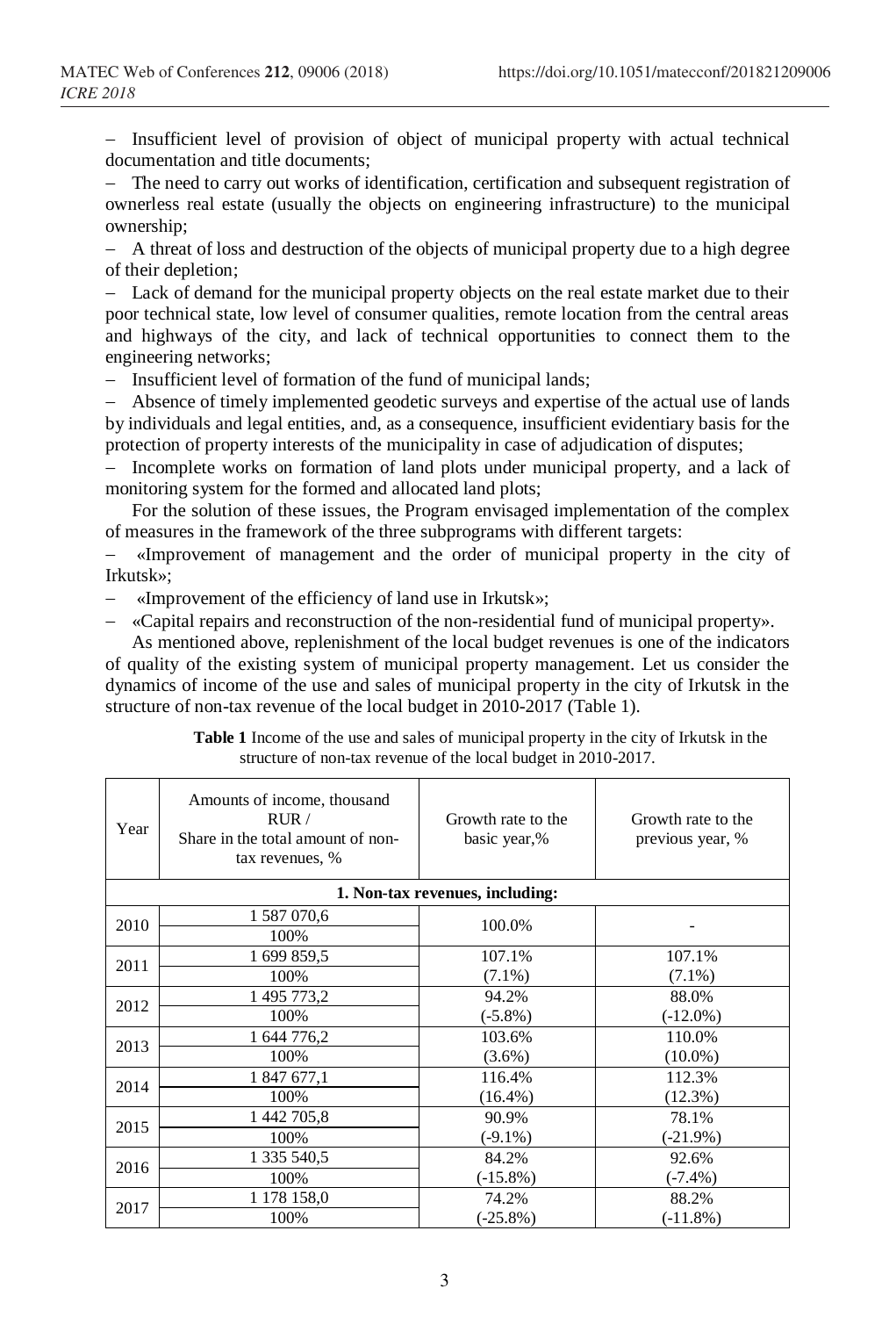| 1.1. Income of use of municipal property              |             |             |             |  |
|-------------------------------------------------------|-------------|-------------|-------------|--|
| 2010                                                  | 980 916,5   | 100%        |             |  |
|                                                       | 61.8%       |             |             |  |
| 2011                                                  | 970 747,8   | 99.0%       | 99.0%       |  |
|                                                       | 57.1        | $(-1.0\%)$  | $(-1.0\%)$  |  |
| 2012                                                  | 842 228,6   | 85.9%       | 86.8%       |  |
|                                                       | 56.3%       | $(-14.1\%)$ | $(-3.2\%)$  |  |
| 2013                                                  | 1 041 968,5 | 106.2%      | 123.7%      |  |
|                                                       | 63.4%       | $(6.2\%)$   | (23.7%)     |  |
| 2014                                                  | 1 037 960,0 | 105.8%      | 99.6%       |  |
|                                                       | 56.2%       | $(5.8\%)$   | $(-0.4\%)$  |  |
| 2015                                                  | 887 938,0   | 90.5%       | 85.5%       |  |
|                                                       | 61.5%       | $(-9.5\%)$  | $(-14.5%)$  |  |
| 2016                                                  | 852 299,0   | 86.9%       | 96.0%       |  |
|                                                       | 63.8%       | $(-13.1\%)$ | $(-4.0\%)$  |  |
| 2017                                                  | 739 090,1   | 72.7%       | 83.7%       |  |
|                                                       | 60.5%       | $(-27.3%)$  | $(-16.3%)$  |  |
| 1.2. Income of sale of tangible and intangible assets |             |             |             |  |
| 2010                                                  | 345 718,3   | 100.0%      |             |  |
|                                                       | 21.8%       |             |             |  |
| 2011                                                  | 463 093,2   | 134.0%      | 134.0%      |  |
|                                                       | 27.2%       | $(34.0\%)$  | $(34.0\%)$  |  |
| 2012                                                  | 404 836.8   | 117.1%      | 87.4%       |  |
|                                                       | 27.1%       | $(17.1\%)$  | $(-12.6%)$  |  |
| 2013                                                  | 341 242,6   | 98.7%       | 84.3%       |  |
|                                                       | 20.7%       | $(-1.3%)$   | $(-15.7%)$  |  |
| 2014                                                  | 455 042,3   | 131.6%      | 133.3%      |  |
|                                                       | 24.6%       | (31.6%)     | $(33.3\%)$  |  |
|                                                       | 285 321,0   | 82.5%       | 62.7%       |  |
| 2015                                                  | 19.8%       | $(-17.5%)$  | $(-37.3%)$  |  |
| 2016                                                  | 188 216,0   | 54.4%       | 66.0%       |  |
|                                                       | 14.1%       | $(-55.6%)$  | $(-44.0\%)$ |  |
| 2017                                                  | 183 467,0   | 53.1%       | 97.5%       |  |
|                                                       | 15.6%       | $(-56.9\%)$ | $(-2.5%)$   |  |

The Table is composed on the data of the city of Irkutsk budget performance for 2010-2016 and information on the budget performance on 01.01.2018 (information from the official website of the municipality of Irkutsk).

\* 2010 has been taken as a basic year.

According to the information about the city of Irkutsk budget performance on 01.01.2018 (for the year 2017), displayed at the official website of the Irkutsk municipality, actual income of non-tax revenues in 2017 amounted to 1 178 158.0 thousand RUB, which is below the level of 2010 on 408 912.6 thousand RUB (25.8%).

The basic amount of non-tax revenues (more than 56%) is stably consists of that of the use of municipal property. The share of income of sale of tangible and intangible assets in the structure of non-tax revenue during the analyzed period varied from 27.2% (in 2011) to 14.1 % (in 2016).

According to the data of the statistical table, the approximated diagrams reflecting trends of changes of replenishment to the local budget have been developed (Figure 1).

As a result of the analyses, we have to point out the decreasing trend of the non-tax income in the revenues of local budget in 2015-2017. In 2017, the amount on non-tax income decreased on 669 519.1 thousand RUB, as compared with 2014 in absolute figures, or by 36.2 % in relative terms. It is connected, in particular, with the decreased level of revenues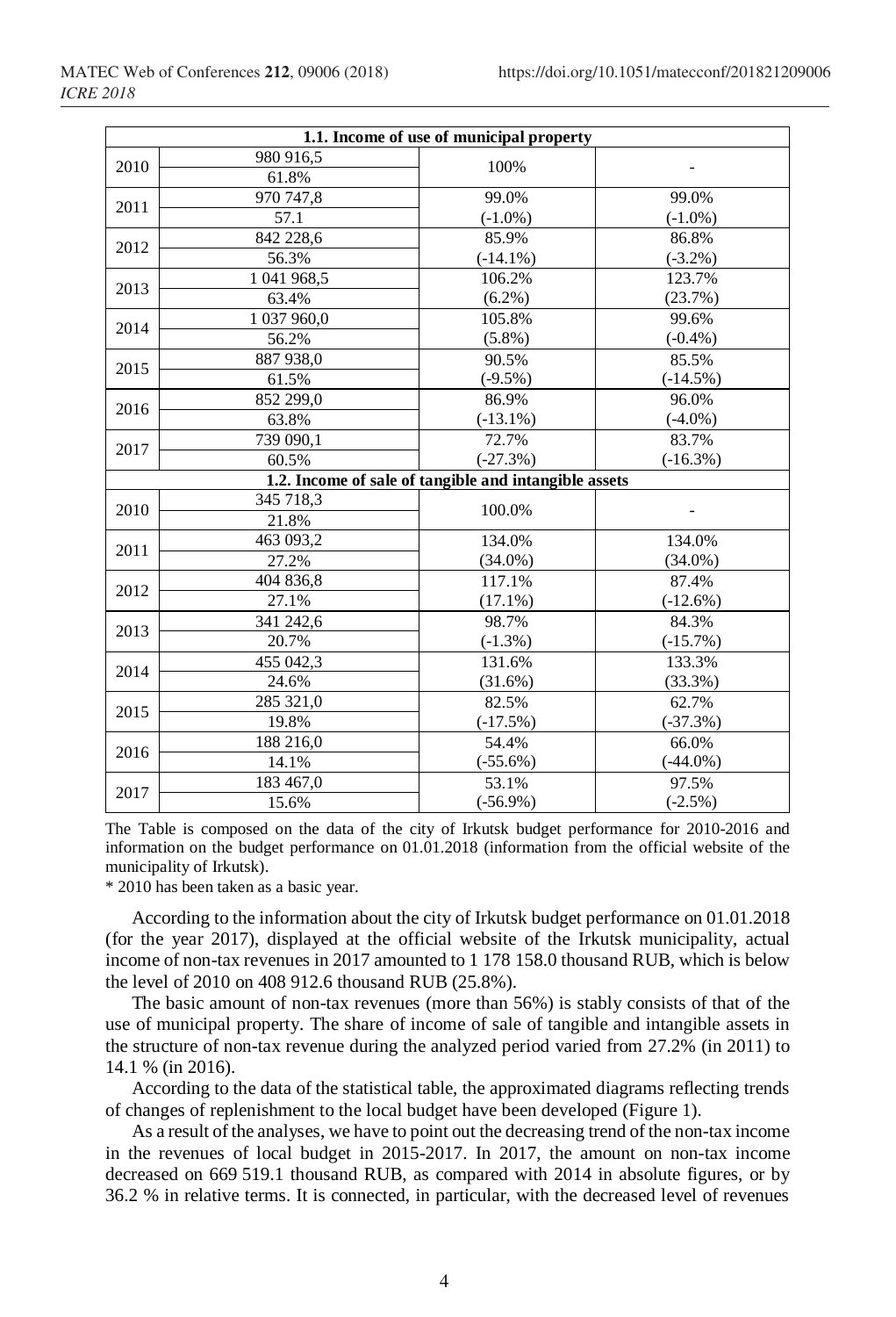from the use of municipal property, and revenues from the sales of tangible and intangible assets that continued in 2015-2017.

For the analysis of data, that is the set of alternately increasing and decreasing values, polynomial approximation has been used, the parameters of equations of statistical dependence of the considered indicators have been determined, and trend lines constructed, on the basis of which further decrease in the level of income from the use and sale of municipal property in the city of Irkutsk has been predicted.



**Fig. 1** Dynamics of incomes of the use and sales of municipal property of the city of Irkutsk in the structure of non-tax revenues of the local budget in 2010-2017.

Lack of demand for the municipal property objects on the real estate market and difficulties with their involvement in the economic turn-over is seen as one of the reasons for this situation. In  $2014 - 2017$ , there was a stable trend to decreasing of quantity and total area of the municipal property objects, in respect of which lease agreements were concluded. Auctions for the sale of the right to conclude a lease were recognized invalid due to low economic activity of the business entities and lack of applications. Low consumer qualities, remote location from the central areas and highways of the city impeded their effective use by the lease agreements.

In addition to that, the decreased level of income of the use of municipal property is impacted by the growing rent arrears on the lease agreements concluded for the nonresidential municipal fund objects, and termination of existing contracts for the use of municipal property.

Privatization of the municipal property objects cannot be referred as the most effective method of the municipal property management, since it leads to the decreased incomes to the municipal budget in the long-term prospective being, as a rule, a short-term source of income. Considering the stated above, the activity of local self-governing bodies of the city of Irkutsk in the sphere of municipal property management, it is necessary to concentrate on the following most effective directions:

- − Improving consumer qualities of the municipal property objects in the city of Irkutsk;
- − Ensuring preservation of municipal properties;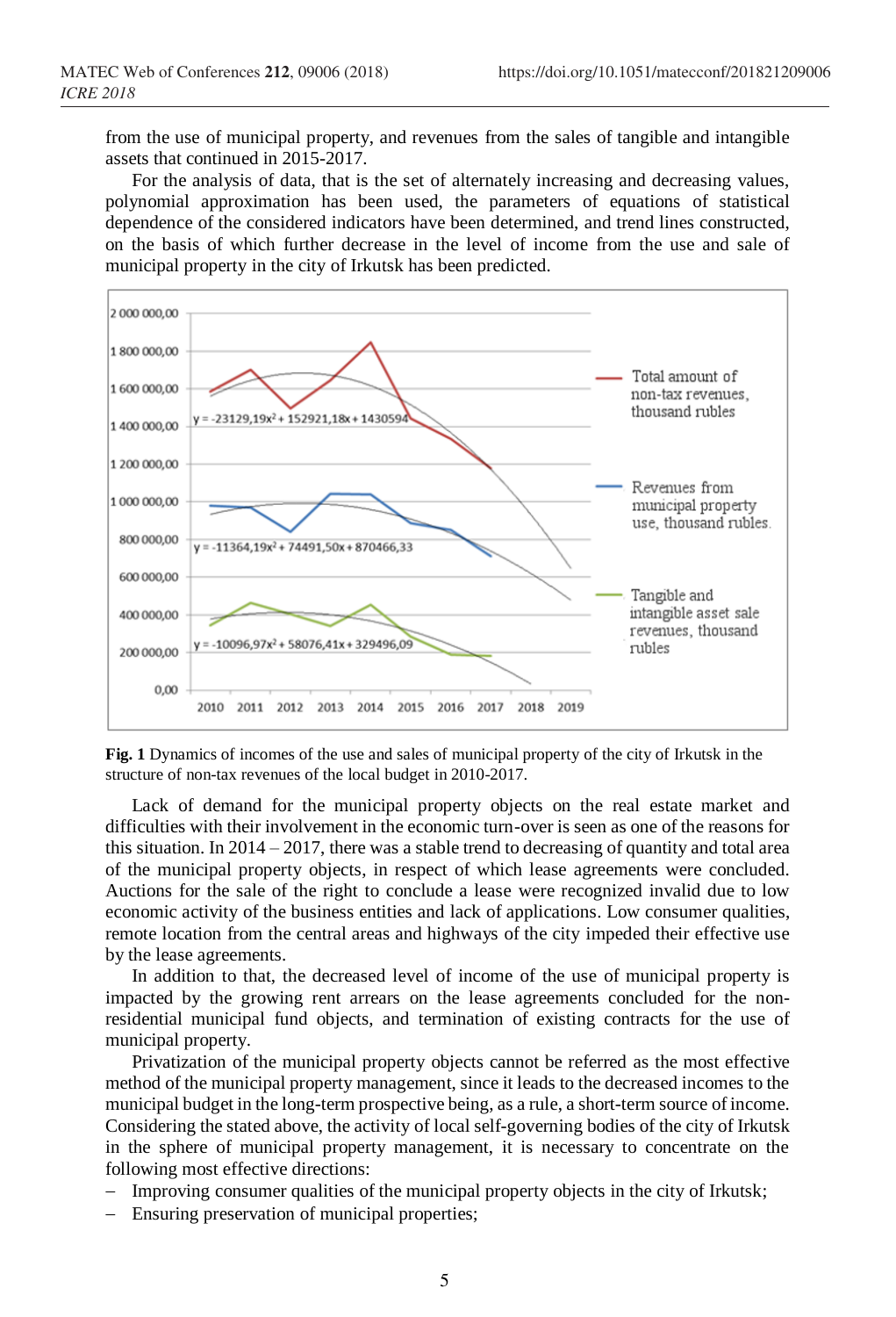− Proper registration of ownership and timely inventory of the municipal real estates and plots of land;

− Optimization of the process of exhibition of the objects of the municipal non-residential fund of the city of Irkutsk for the actions on sale of the right to conclude lease agreements;

− Intensification of work on debt collection for the objects of the municipal non-residential fund of the city of Irkutsk under lease;

− Expanding the sphere and practice of use of the mechanisms of public-private partnership in municipal property management.

### **4 Discussion**

Municipal-private partnership is one of the most effective tools for development of public infrastructure based on long-term interaction of the municipality and business and sharing risks between the public and private partners. The analysis of the Russian and foreign experience indicates that the attraction of private capital to financing and management of municipal property based on the concession agreements is one of the most widely used methods of economic and organizational provision for the processes of development and effective use of municipal property [11-15].

The administration of the city of Irkutsk is carrying out work on attraction of private investments into the municipal economics by concluding concession agreements related to the municipal property objects. By this date, four concession agreements have been concluded and are being implemented, and one more is at the preparatory stage for signing and implementation.

Along with the provisions of federal and regional legislation, the activity of municipal bodies in the city of Irkutsk in the framework of preparation and implementation of projects of municipal-private partnership on the terms of concession for the municipal property objects in the city is regulated by the Order of the Irkutsk municipal administration № 031- 06-256/7 signed 28.03.2017. This regulatory act defines the following [3]:

1. Basic provisions of the activity of workforces authorized by the Mayor of the city of Irkutsk to accept decisions on possibility to conclude concession agreements;

2. The order of acceptance of decisions on possibility (impossibility) to conclude concession agreement on the basis of complex analysis of information by the workforces.

However, the Order has not determined the subsequent procedure for concluding the concession agreements: according to this regulatory document, it is implemented in accordance with the Federal law "On concession agreements". Due to the lack of detailed methodology of preparation of concessional projects and signing concessional agreements elaborated atthe municipallevel, unification of legal, financial and management mechanisms in this sphere, expanding practice of the use of concessional mechanisms on the territory of the municipal entity is seen as difficult. Development and implementation of each of the concession agreements requires substantial labor and time resources, since activity of local self-government bodies in this sphere is not duly regulated.

Taking into account formulated above, we can outline the major issues impeding implementation and development of mechanisms of municipal-private partnership on the terms of concession agreements on the territory of the city of Irkutsk:

− Imperfection of legal framework for implementation of the concession projects;

− Lack of methodological developments and materials defining basic practical tools for preparation, signing and implementation of concession agreements on the territory of municipality;

− Lengthy character of decision-making by local self-administration bodies on possibility (impossibility) to conclude concessional agreements;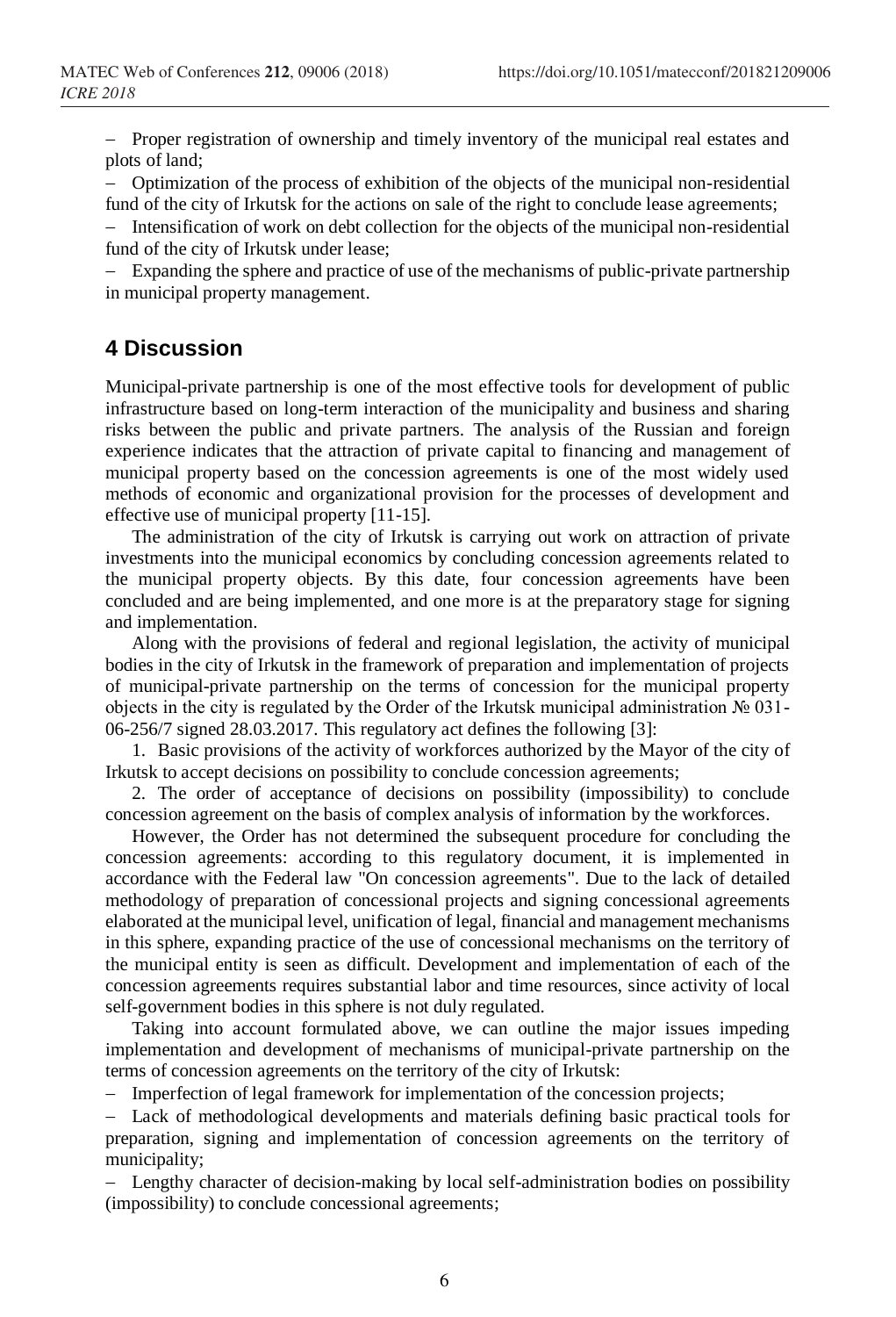− Shortage of effective instruments of attraction of potential investors for funding projects of municipal-private partnership;

− Insufficient level of control by the local self-administration bodies for the compliance by concessionaires with the terms of concession agreements.

The authors have suggested prospective directions of solution of the mentioned above issues:

1. Acceptance of additional regulation acts by the bodies of local self-governing that clarify or supplement the provisions of federal and regional legislation;

2. Provision of openness and transparency of information confirming real demand of the city in relevant objects of public infrastructure, also by the methods of annual authorization by the municipality of a list of potential objects, for which signing of concessional agreements is planned;

3. Functioning of the effective system of monitoring on the different stages of the projects implementation to be executed by the local self-governing bodies in order to ensure compliance by the concessionaire with terms of the concession agreement;

4. Organization of training of personnel of the governmental authorities and bodies of local self-government for improving practice of preparation of concessional agreements.

In addition to that, it is needed to do some work on elaboration of methodology documents containing basic requirements and practical tools on preparation and implementation of projects of municipal-private partnership on the terms of concession in order to simplify the procedure of development of the concession projects and signing of concession agreements. It is also necessary to include the requirements on composition and order of preparation of information about key components of a concessional project into the content of such a methodology, including [5]: legal model, technical model, and financial and economic (financial) model of a concession project.

The authors suggest performing evaluation of the project effectiveness at different stages of the project implementation in order to increase quality of the projects and effectiveness of budgetary costs into financial economic model of the concession projects. Along with traditional indicators of net present value (NPV), and internal rate of return (IRR), determining interest of a private investor to participate in implementation of a project [7, 16], as well as indicators of budget effectiveness [4], it is necessary to introduce an indicator, reflecting socio-economic effect from the implementation of a project.

As one of the purposes of implementation of concession agreements, along with provision for the effective use of municipal property, is a satisfaction of demands of population of the municipal entity through the provision of goods, works, services of high quality, we have suggested to use the indicator of the economic factor model, calculated by the method of L.M. Chistov [6-8], as an indicator of socio-economic effectiveness:

$$
E = \frac{\Delta P}{\Sigma c},\tag{1}
$$

*E* – is socio-economic effectiveness of implementation of the concession project;

 $\Delta P$  – increase in volume of production of socially needed goods, works, services in the cost units, conditioned by the measures on creation, reconstruction (modernization) of the object of the concessional agreement, as compared with the period, preceding the start of the implementation of the project;

 $\Sigma$ C – expenses (costs) performed on implementation of actions for creation, reconstruction (modernization) of the object of the concessional agreement.

The parameter  $\Sigma C$  reflects the extensive factor of the model as a number of resources used for the implementation of the project in value units invested by private partners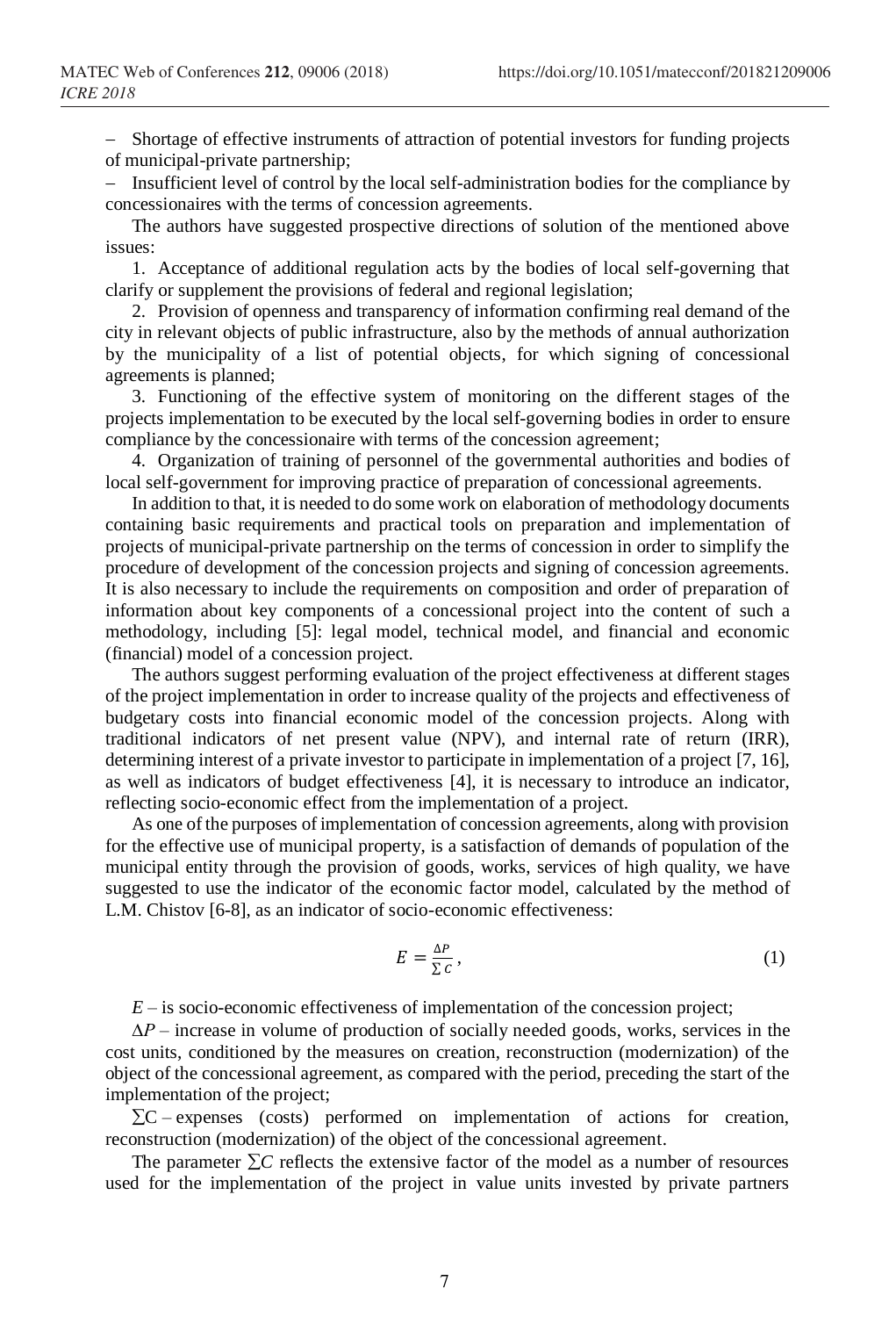(investors) to the implementation of the project  $(I_p)$ , and the amount of the budget investments  $(I<sub>b</sub>)$ .

$$
\sum C = I_p + I_b.
$$
 (2)

The proposed indicator fully takes into account the extensive and intensive factors of the concession project implementation, which reflect attraction of needed resources to the project, and also the socio-economic effect received in case of their effective use.

## **5 Conclusion**

The qualitative study of the concession project, before it starts, embraces the following: identification and detailed analysis of risks; balanced distribution of risks between the parties fixed in the agreement; compliance of the project with the priorities of socio-economic development of the municipality; compliance of the terms of the agreement with the norms of legislation; maximum details of the agreement; availability of a clear-cut technical, legal and financial concepts of the project; guaranteed currency flows in the framework of the project; attractiveness of indicators of financial effectiveness for a private investor; tangible budgetary and socio-economic impact of the project.

Development of the methodological guidelines, unifying activities on preparation and implementation of the concession projects in legal, technical and financial standpoints, will intensify the process of decision-making by the local self-government bodies, increase effectiveness of attraction of private investments into development of the municipal property objects, and contribute to the increasing level of accessibility and quality of the provided public services.

#### **References**

- 1. Government of Russia, *On concession* agreements: Federal Law No. 115-FZ of July 21, 2005 (ConsultantPlus, Moscow, 2017)
- 2. City Administration of Irkutsk, *On the approval of the municipal program "Improvement of the quality of municipal property management in the city of Irkutsk*  and land plots on the territory of the city of Irkutsk for 2013-2020" (ConsultantPlus, Moscow, 2018)
- 3. City Administration of Irkutsk, *On approval of the procedure for concluding concession agreements with respect to municipal property in the city of Irkutsk* (ConsultantPlus, Moscow, 2018)
- 4. V. V. Maksimov, *Public-private partnership in transport infrastructure: evaluation criteria for concession tenders* (Alpina Publishers, Moscow, 2010)
- 5. Yugra Development Fund, *Methodical recommendations on the preparation and implementation of investment projects by concluding concession agreements* (Yugra, 2017)
- 6. Kh. Z. Khalimbekov, A. G. Mamedov, Bulletin of the Dagestan State Technical University. Technical science, **18,** 157-164 (2010)
- 7. S. S. Chernov, M. V. Filchenkova, Business. Education. Right. Bulletin of the Volgograd Business Institute, **3(32)**, 109-114 (2015)
- 8. L. M. Chistov, Society. Environment. Development, **2**, 9-13 (2010)